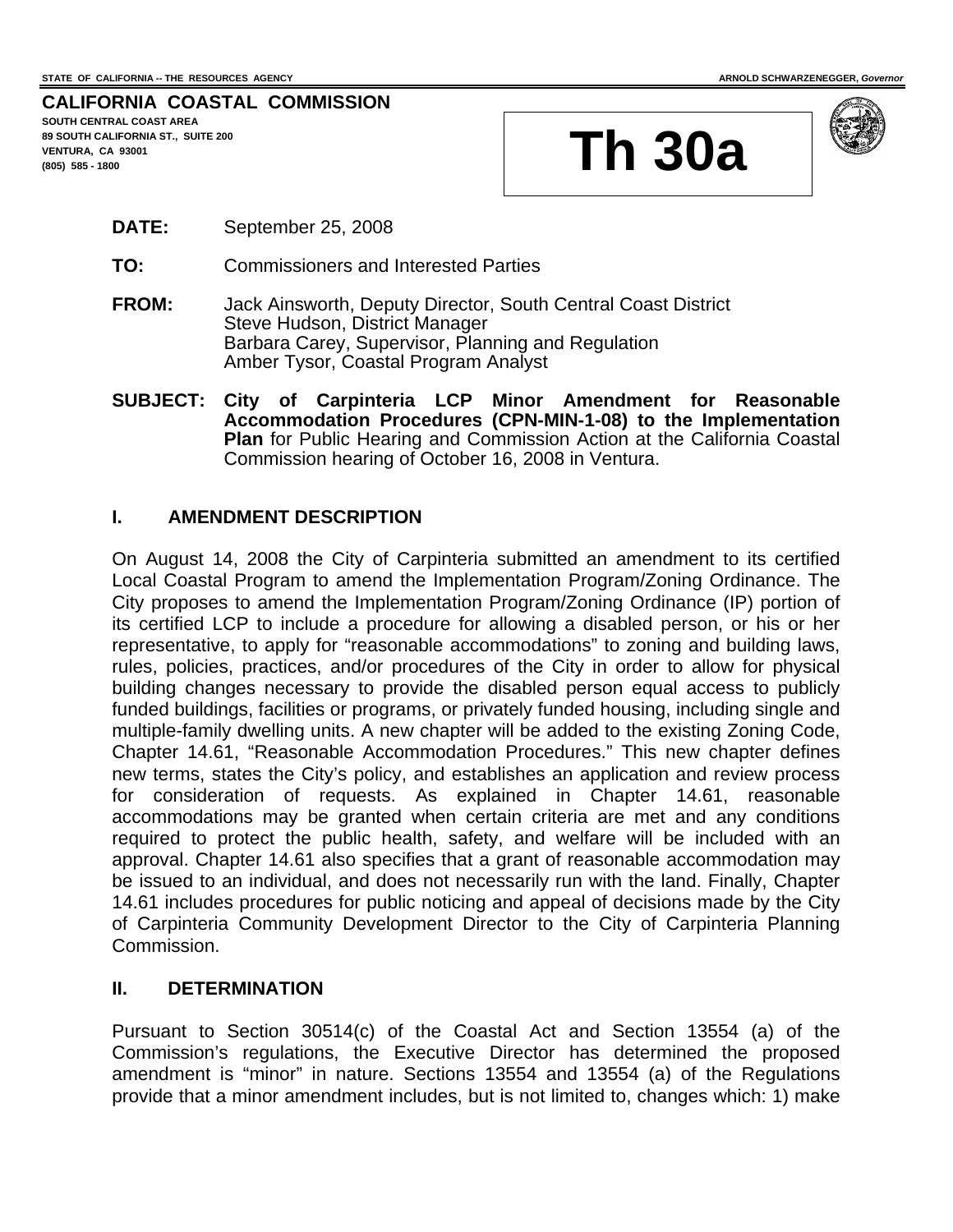the use as designated in implementing actions more specific; 2) do not change the kind, intensity, or density of use; and 3) are consistent with the certified Land Use Plan (LUP).

The proposed amendment is consistent with the policies certified as part of the City of Carpinteria's recent Land Use Plan (LUP) update in 2003. Land Use Objective One, LU-1, seeks to "[e]stablish the basis for orderly, well planned urban development while protecting coastal resources and providing greater access and recreational opportunities for the public." Policy LU-1a. incorporates the policies of the Coastal Act (Public Resources Code 30210 through 30263) by reference as the guiding policies of the land use plan, which includes Article 2, Public Access.

Section 30210 of the Coastal Act states that "…maximum access…and recreational opportunities shall be provided for all the people consistent with public safety needs and the need to protect public rights, rights of private property owners, and natural resource areas from overuse." The proposed amendment will carry out the public access goals of the LUP and the Coastal Act. The changes to the Zoning Code will facilitate maximum public access by providing procedures to allow a disabled person, or his or her representative, to request an accommodation from any of the city's land use, zoning, or building laws, rules, policies, practices, and/or procedures when accommodation is reasonable and necessary to afford such persons equal access to publicly funded buildings, facilities, and programs. The amendment also applies to privately funded housing, including single and multiple-family dwelling units.

These procedures outlined in this Ordinance do not supersede other necessary approvals, such as the need for a Coastal Development Permit, Conditional Use Permit, or Development Plan, as outlined in Chapter 14.61.070, page 3 of **Exhibit 2**. Further, the requested accommodation must be found consistent with all other policies and provisions of the City's LCP, as outlined in Chapter 14.61.080, page 4 of **Exhibit 2**. Additionally, specific criteria must be met for granting reasonable accommodations, including, among other factors, a requirement to evaluate feasible alternatives, a requirement that the requested accommodation will not require a fundamental alteration of the city's land use, zoning, or building laws, rules, policies, and/or procedures, and a requirement to evaluate the potential impact on surrounding uses, as outlined in Chapter 14.61.080, page 4 of **Exhibit 2**.

As proposed, the addition of the reasonable accommodation procedures will not conflict with the policies of the LUP or render the IP inadequate to carry out the LUP. Therefore, the Commission finds that the proposed amendment, as submitted, is consistent with the certified LUP, and considered "minor" as defined under Section 13554(a).

## **III. PROCEDURAL REQUIREMENTS**

Pursuant to Section 13551(b) of Title 14 of the California Code of Regulations, a local government's resolution for submittal of a proposed LUP amendment must indicate whether the local coastal program amendment will require formal local government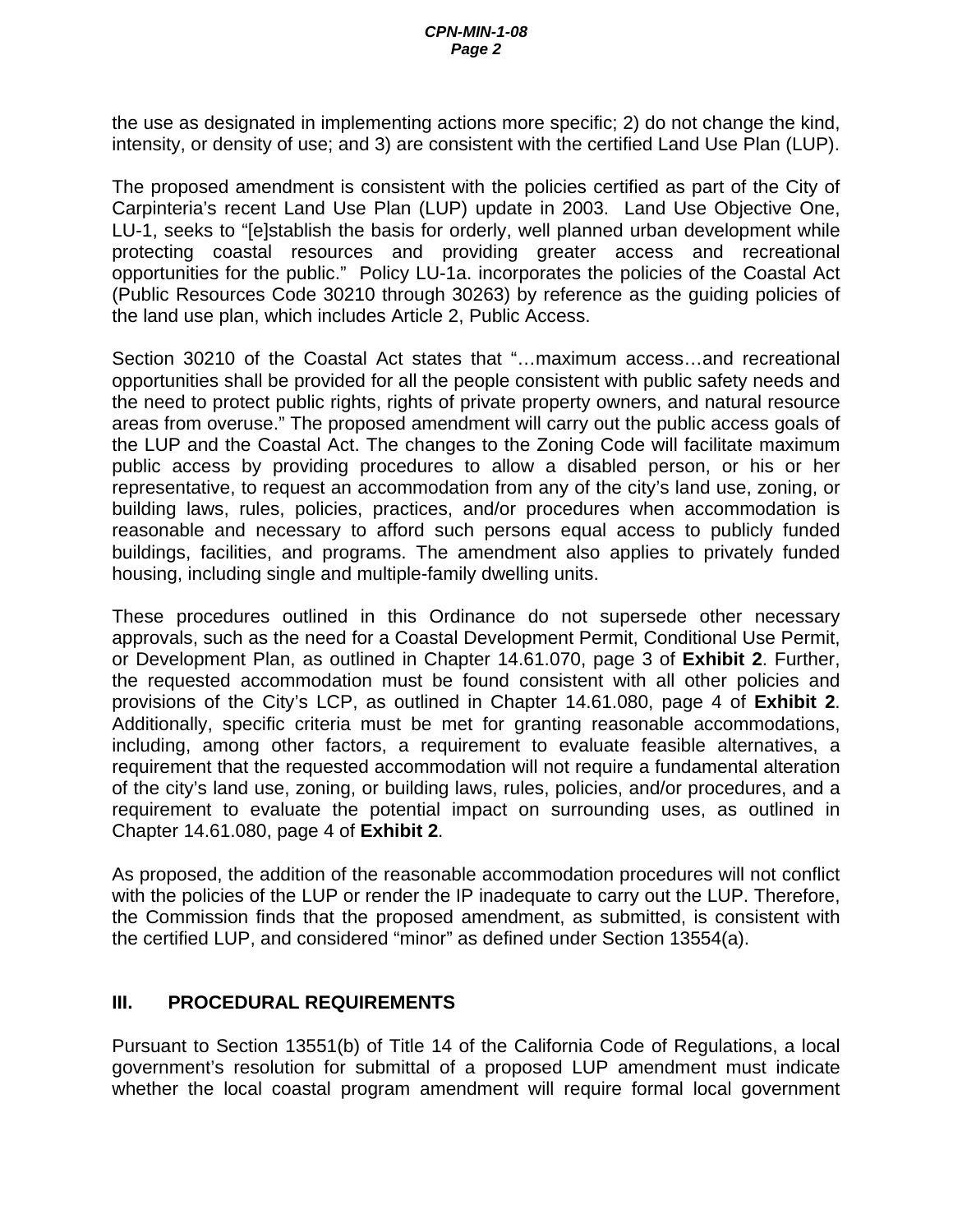adoption after Commission approval, or is an amendment that will take effect automatically upon the Commission's approval pursuant to Public Resources Code Sections 30512, 30513 and 30519. In this case, the City has submitted the amendment as one that will take effect automatically upon approval by the Commission.

# **IV. PUBLIC NOTICE**

Section 13555 of the Commission's Regulations requires the Executive Director to prepare a report describing the proposed amendment and providing notice of the Executive Director's determination the amendment is of a "minor" nature. Section 13555 also requires the Executive Director to report to the Commission at the next meeting, his or her determination and objections to the determination, if any, that have been received within 10 working days. If one third of the appointed members of the Commission requests, the determination of minor amendment shall not become effective and the amendment shall be processed in accordance with Section 13555(b).

Notification of the proposed amendment was mailed September 26, 2008. The ten-day objection period will therefore terminate on October 10, 2008. The Commission will be notified at the October 16, 2008 meeting of any objections.

Also, Section 30503 of the Coastal Act requires that maximum opportunities for public input be provided in preparation, approval, certification and amendment of any LCP. The City held public hearings on the proposed zoning ordinance changes on April 2, 2007, April 23, 2007, and May 14, 2007. The hearings were noticed to the public consistent with Section 13515 of Title 14 of the California Code of Regulations and the City provided evidence of the measures taken to provide notice of their hearings, consistent with Section 13552 of Title 14 of the California Code of Regulations. Notice of the subject amendment has been distributed to all known interested parties.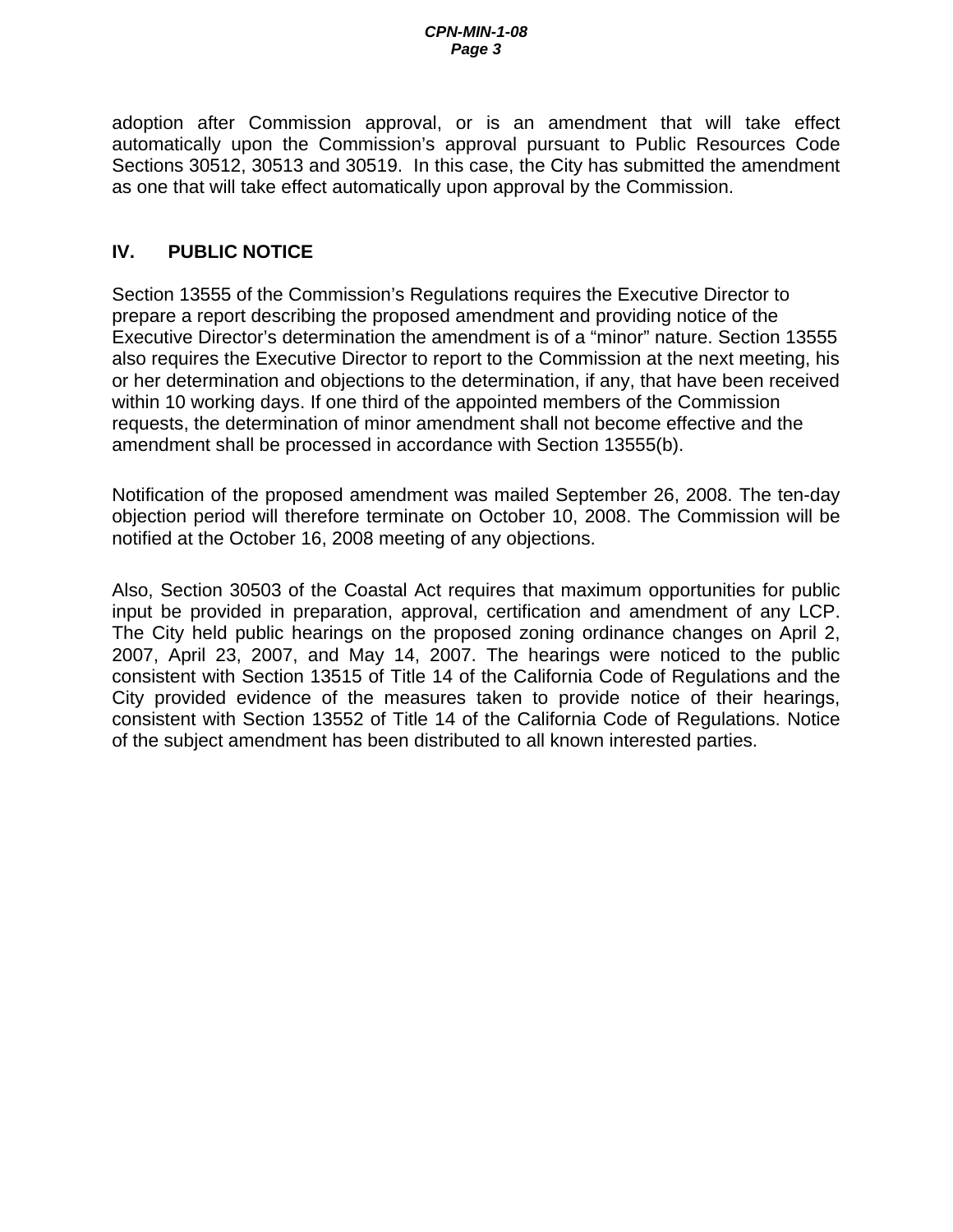### RESOLUTION NO. 5060

## A RESOLUTION OF THE CITY COUNCIL OF THE CITY OF CARPINTERIA, CALIFORNIA, APPROVING, FOR THE PURPOSES OF SUBMITTAL TO THE CALIFORNIA COASTAL COMMISSION, ORDINANCE NO. 624, A LOCAL COASTAL PROGRAM AMENDMENT TO PROVIDE REASONABLE ACCOMMODATION PROCEDURES IN TITLE 14, ZONING, OF THE CITY'S MUNICIPAL CODE

THE CITY COUNCIL OF THE CITY OF CARPINTERIA, CALIFORNIA RESOLVES **AS FOLLOWS:** 

The City Council of the City of Carpinteria finds, determines and declares: Section 1.

a. A full and complete copy of the amendment adding Chapter 14.61 to establish procedures for the consideration of reasonable accommodation requests ("Amendment") is on file with the City's Community Development Department, located at 5775 Carpinteria Avenue, Carpinteria, California.

b. Pursuant to the California Environmental Quality Act (Public Resources Code §21000 et seq., "CEOA"), the California Code of Regulations, Title 14, §15000 et seq. ("CEQA Guidelines") and the City of Carpinteria's Environmental Review Guidelines as applicable, the City has determined that the project is categorically exempt from CEQA pursuant to §15061 of the CEOA Guidelines.

c. At a duly noticed public hearing on April 2, 2007, the Planning Commission considered Ordinance No. 624 and forwarded its recommendation to support the Local Coastal Program Amendment to the City Council.

d. On April 23, 2007 and May 14, 2007, after considering the Planning Commission's recommendation, receiving public comment, due consideration, and discussion among the Council and staff, a majority of the City Council approved the Amendment for submittal to the California Coastal Commission pursuant to Public Resources Code §30510 and the California Code of Regulations  $$13551(b)(1)$ .

e. The Amendment approved for submittal to the California Coastal Commission by the City Council as set forth below reflects the recommendations of the Planning Commission and the City Council and will become effective after final certification by the California Coastal Commission.

f. On April 23, 2007 and May 14, 2007, a majority of the City Council considered and approved this Resolution to submit for California Coastal Commission review the proposed Amendment, which is intended to carry out the policies of the City's Local Coastal Program consistent with the California Coastal Act and directing that the Amendment be transmitted to the California Coastal Commission for filing in accordance with  $\S 13551(b)(1)$  of Title 14 of the California Code of Regulations for final certification.

| <b>EXHIBIT 1</b>                |                     |  |                                |  |
|---------------------------------|---------------------|--|--------------------------------|--|
|                                 | <b>CPN-MIN-1-08</b> |  |                                |  |
|                                 |                     |  | City Resolution for Reasonable |  |
| <b>Accommodation Procedures</b> |                     |  |                                |  |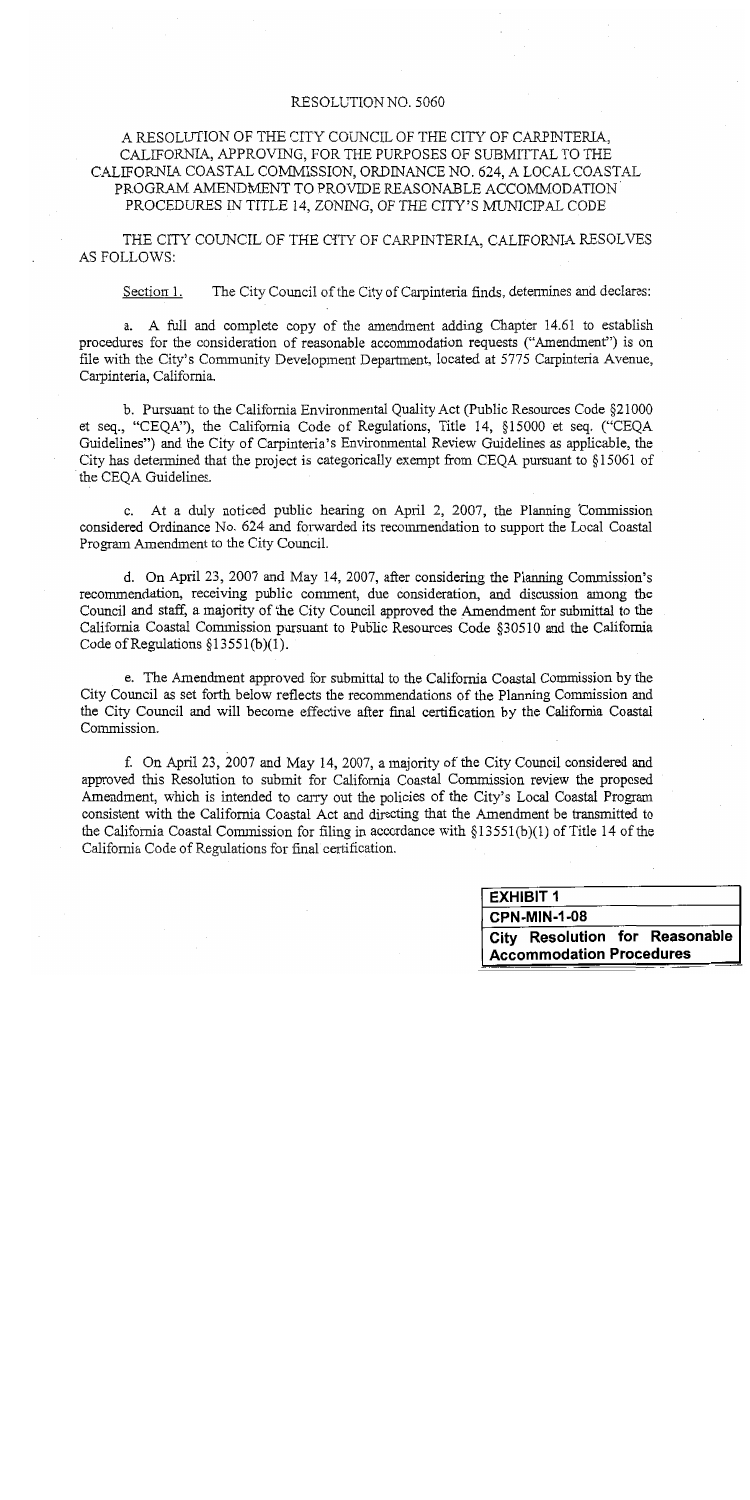g. Documents constituting the record of proceedings on the Amendment are located and under the custody of the City of Carpinteria, Community Development Director, 5775 Carpinteria Avenue, Carpinteria, California.

NOW, THEREFORE, BE IT RESOLVED that pursuant to Public Section 2. Resources Code §30510 and California Code of Regulations §13551(b)(1), the City Council held a public hearing on the Amendment to the LCP and is transmitting this Amendment to the California Coastal Commission for submittal and filing pursuant to California Code of Regulations, Title  $14 \xi 13551(b)(1)$ .

PASSED, APPROVED AND ADOPTED this 14th day of May 2007, by the following vote:

None

AYES: Councilmembers:

Carty, Clark, Afmendariz

Councilmember: NOES:

Councilmember:

ABSENT:

Stein, Ledbetter

ATTEST:

City Clerk, City of Carpinteria

I hereby certify that the foregoing resolution was duly and regularly introduced and adopted at a regular meeting of the City Council of the City of Carpinteria held the 14th day of May 2007.

City Clerk City of Carpinteria

APPROVED AS TO FORM:

Peter N. Brown, City Attorney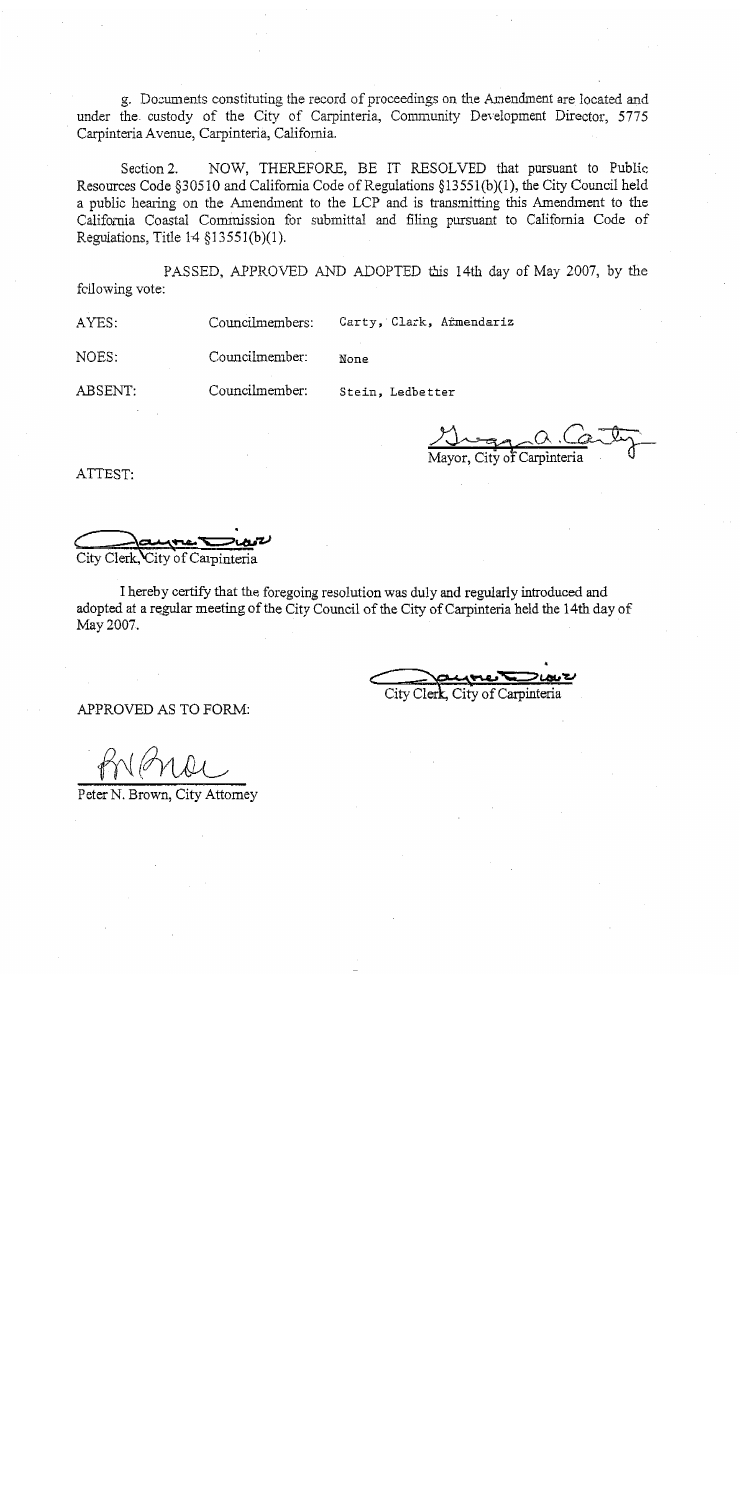### ORDINANCE NO. 624

## AN ORDINANCE OF THE CITY COUNCIL OF THE CITY OF CARPINTERIA, CALIFORNIA, CREATING CHAPTER 14.61 OF THE CARPINTERIA MUNICIPAL CODE, AS AMENDED

WHEREAS, the City of Carpinteria ("City") pursuant to its police powers has the authority to enact laws which promote the public health, safety and general welfare of its residents:

WHEREAS, housing that is accessible to people with disabilities has been identified as a special housing need in the Housing Element of the City's current General Plan;

WHEREAS, California and federal laws guarantee individuals with disabilities the civil right to access publicly funded buildings, facilities and programs, or privately funded housing, including single and multiple-family dwelling units, and public accommodations on an equal basis with their fellow citizens who are not disabled;

WHEREAS, both the Federal Fair Housing Act (42 U.S.C. §§ 3601 et seq.) and the California Fair Employment and Housing Act (California Government Code §12955 et seq.) impose an affirmative duty on local governments to make reasonable accommodation, such as modifications or exceptions, in their land use regulations and practices when such accommodation may be necessary to afford disabled persons an equal opportunity to housing;

WHEREAS, the City has historically had an internal policy to allow such accommodations, if reasonable and necessary, when persons with special needs required exceptions from stated requirements of local regulations and practices; and

WHEREAS, codification of a formal procedure for persons with disabilities to request reasonable accommodation in the application of the City's land use, zoning and building regulations will facilitate compliance with fair housing laws and promote prompt, fair and efficient handling of such requests for residents of Carpinteria.

NOW, THEREFORE, THE CITY COUNCIL HEREBY ORDAINS AS **FOLLOWS:** 

#### **SECTION 1. INCORPORATION OF RECITALS**

The City Council finds and determines that the above recitals are incorporated herein and are each relied upon independently by the City Council for its adoption of this Ordinance.

#### AMENDMENT OF CHAPTER 14.08 **SECTION 2.**

Chapter 14.08 of the Carpinteria Municipal Code shall hereby be amended and shall read as follows:

| <b>EXHIBIT 2</b>                |  |  |  |  |
|---------------------------------|--|--|--|--|
| CPN-MIN-1-08                    |  |  |  |  |
| City Ordinance for Reasonable   |  |  |  |  |
| <b>Accommodation Procedures</b> |  |  |  |  |

 $\mathbf{1}$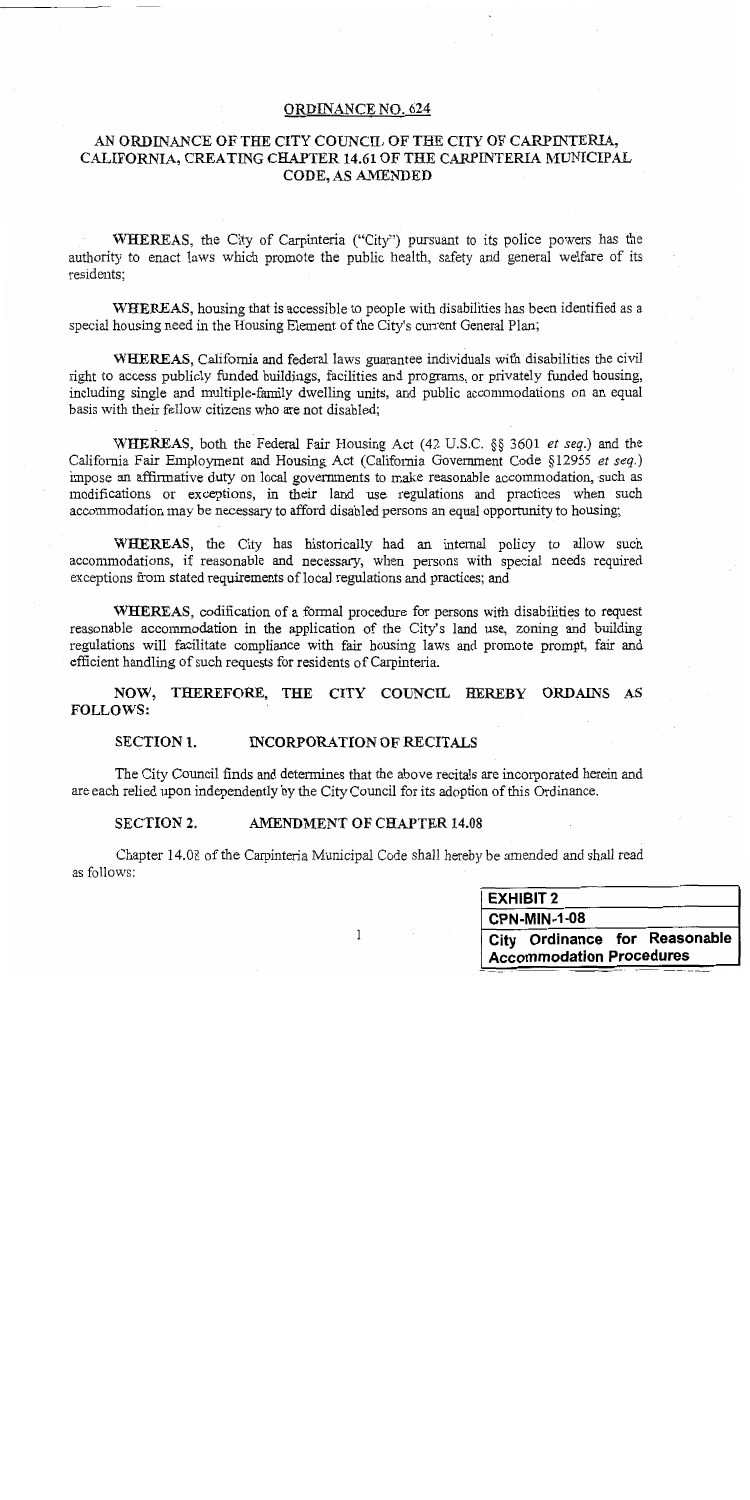14.08.017 Accommodation. "Accommodation" means any reasonable, necessary and/or feasible modification from the city's land use, zoning-and building laws, rules, policies, practices and/or procedures to provide a disabled person an equal opportunity to access publicly funded buildings, facilities and programs, or privately funded housing, including single and multiplefamily dwelling units, and public accommodations as those citizens who are not disabled.

14.08.173 Disabled Person. "Disabled person" means any person who has a medical, physical, or mental condition, disorder or disability as defined in California Government Code §12926, that substantially limits one or more major life activities.

#### **SECTION 3. CREATION OF CHAPTER 14.61**

Chapter 14.61 of the Carpinteria Municipal Code shall hereby be created and shall read as follows:

#### 14.61.010 Title.

The title of this chapter shall be "Reasonable Accommodation Procedures."

#### 14.61.020 Purpose and intent.

California and federal laws, including the Federal Fair Housing Act of 1988, the Americans with Disabilities Act of 1990, and the California Fair Employment and Housing Act, guarantee individuals with disabilities the civil right to access publicly funded buildings, facilities and programs, or privately funded housing, including single and multiple-family dwelling units, and public accommodations on an equal basis with their fellow citizens who are not disabled. The City has historically had an internal policy to allow such accommodations, if reasonable and necessary, when persons with special needs required exceptions from stated requirements of local regulations and practices. The purpose of this chapter is to codify this practice and provide a clear and defined process for individuals with disabilities to make requests for reasonable accommodation in regard to the various land use, zoning, or building laws, rules, policies, practices and/or procedures of the city.

#### 14.61.030 Definitions.

As used in this chapter, the following words shall have the meanings set forth in this section:

1. "Applicant" means an individual making a request for a reasonable accommodation pursuant to this chapter.

2. "Department(s)" means the Community Development Department which is responsible for administering requests for reasonable accommodation pursuant to this chapter.

#### 14.61.040 Reasonable accommodation policy.

Any disabled person, or his or her representative, may request an accommodation from any of the city's land use, zoning or building laws, rules, policies, practices and/or procedures when accommodation is reasonable and necessary to afford such persons equal opportunity to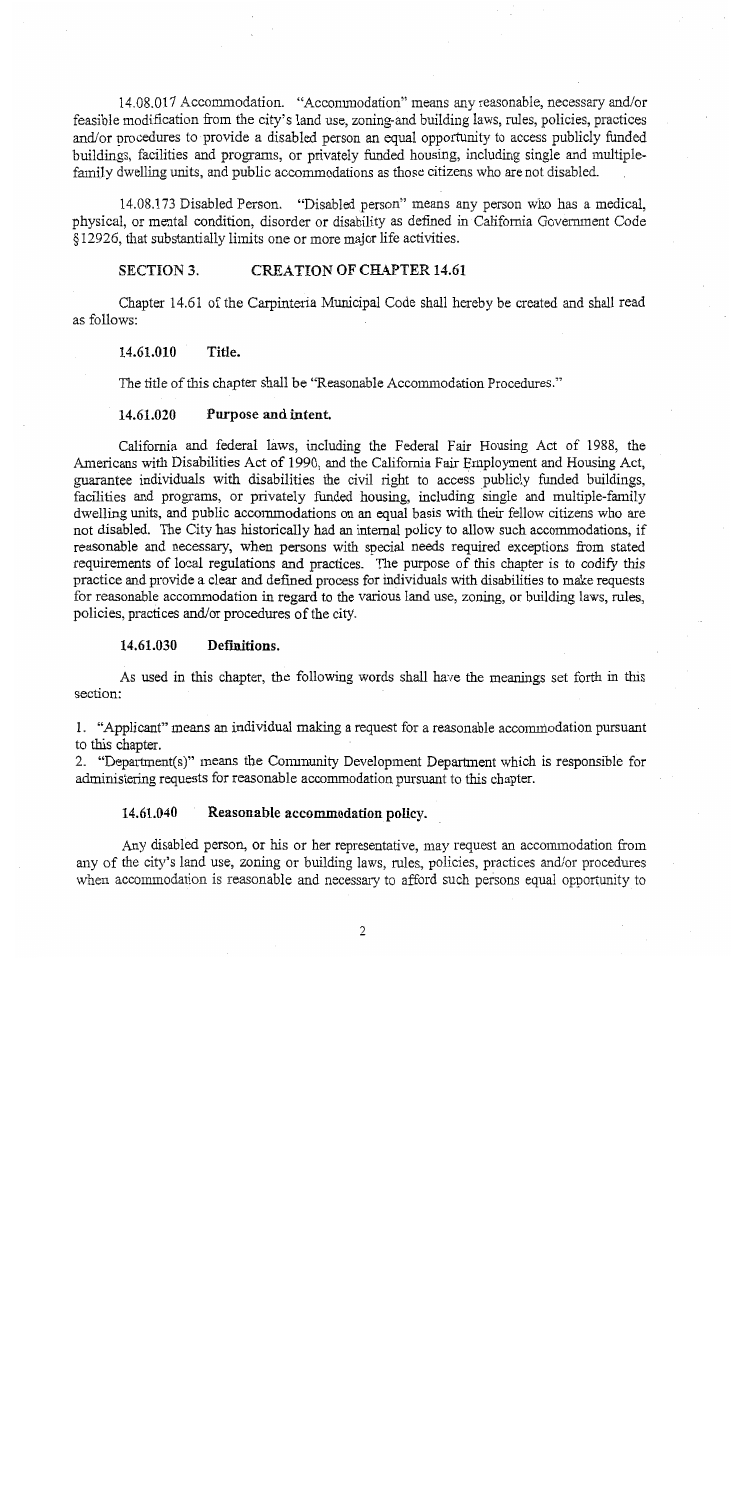access publicly funded buildings, facilities or programs, or privately funded housing, including single and multiple-family dwelling units, and public accommodations on an equal opportunity basis with citizens who are not disabled.

#### 14.61.50 Public notice of policy.

The City shall take the following actions:

1. At all public counters in the Department where decisions are made regulating the siting, funding, development and use of housing, a notice shall be prominently displayed advising potential applicants that they may request an accommodation regarding any existing land use, zoning or building law, rule, policy, practice and/or procedure.

2. Forms for requesting an accommodation pursuant to this chapter shall be readily available in all such departments.

#### 14.61.060 Application for accommodation.

1. A disabled person, or his or her representative, who desires to request an accommodation may do so by filing an application with the proper department having subject-matter jurisdiction over the decision. The application shall be accompanied by any applicable fees.

2. If an individual needs assistance in making the request for accommodation, each department will endeavor to provide the assistance necessary to ensure that the process is accessible to the applicant or representative.

3. A request for reasonable accommodation may be filed at any time that the accommodation may be necessary to ensure equal access to publicly funded buildings, facilities or programs, or privately funded housing, including single and multiple-family dwelling units, and public accommodations.

#### 14.61.070 Review of requests for reasonable accommodation.

1. The Department Director, or his or her designee, shall investigate the facts bearing on the application, and compile the information necessary for a decision on the application. If the project for which the application is being made also requires some other approval, such as a Coastal Development Permit, Conditional Use Permit, or a Development Plan, then the application shall be considered by the applicable review authority concurrently with review of the companion application.

2. The applicable review authority shall issue a written notice of decision within thirty (30) days of the date of the submittal of a complete application and may grant the accommodation request, deny the request, offer approval of an alternate accommodation, or approve the request with conditions. The written decision is to be based on the contents of the application and a consideration of the factors set forth in this chapter. The notice of decision shall:

- a. Contain the factual findings, conclusions and reasons for the decision;
- b. Give notice of the right to appeal pursuant to this chapter;
- c. Be sent to the applicant by certified mail.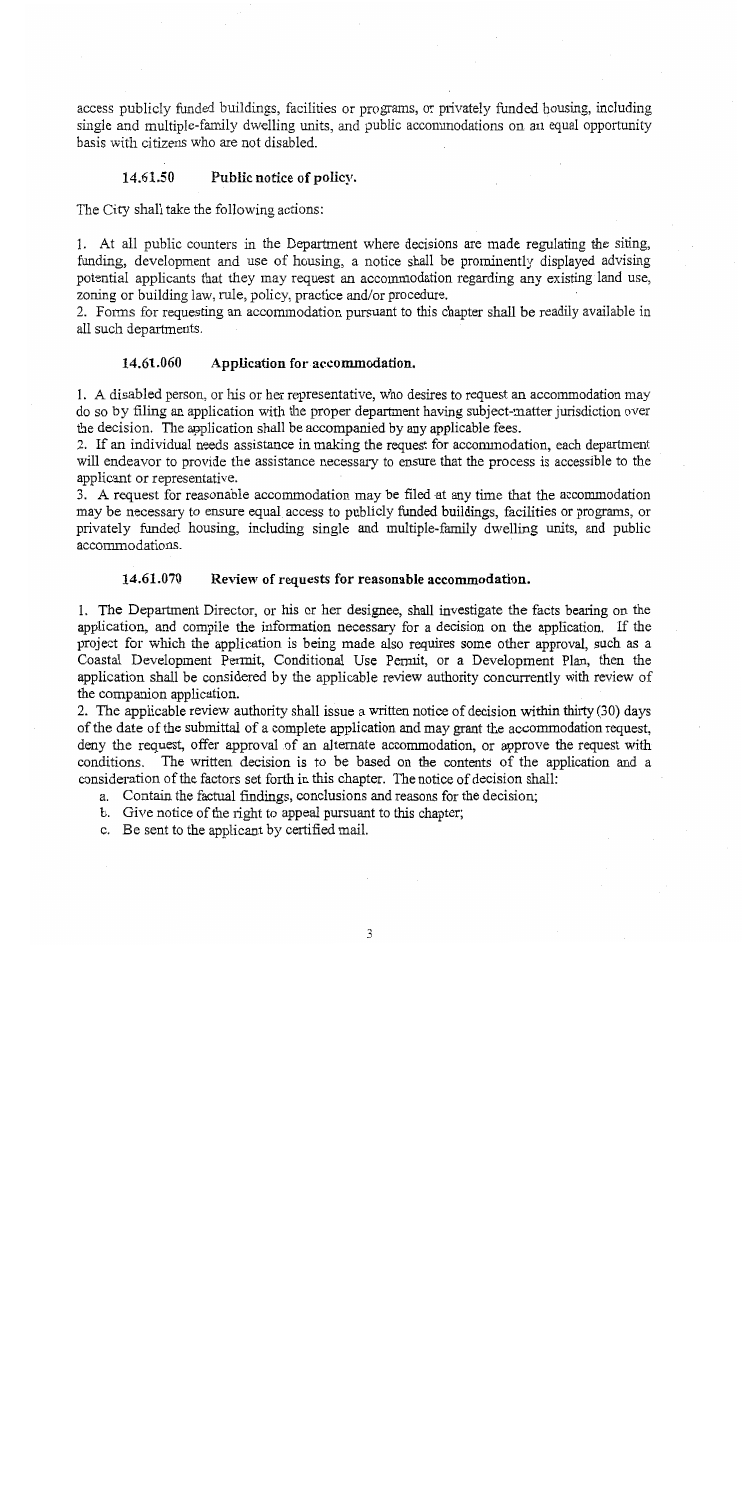#### 14.61.080 Criteria for granting accommodations.

1. Among other considerations, the following findings shall be analyzed, made, and adopted before any action is taken to approve or approve with conditions a request for accommodation, and shall be incorporated into the record of the proceeding relating to such decision:

- a. The request for accommodation is reasonable and necessary to afford the applicant with an equal opportunity to access publicly funded buildings, facilities and programs, or privately funded housing, including single and multiple-family dwelling units, and public accommodations on an equal basis with others who are not disabled:
- b. There are no preferable and/or feasible alternatives to the requested accommodation that may provide an equivalent level of benefit;
- c. The physical attributes of, and any proposed changes to, property and structures are compatible with surrounding development;
- d. The requested accommodation will not impose an undue financial or administrative burden on the city;
- e. The requested accommodation will not require a fundamental alteration of the city's land use, zoning or building laws, rules, policies, practices and/or procedures, and is consistent with the City's Local Coastal Program;
- The potential impact on surrounding uses has been considered; and f.
- g. Any other factor(s) that may have a bearing on the request have also been considered.

#### 14.61.090 Conditions of Approval.

1. The conditions of approval may, where deemed appropriate, provide for any or all of the following:

- a. Inspection of the affected premises periodically, as specified in the conditions, to verify compliance with this section and with any applicable conditions of approval;
- b. Prior to any transfer of interest in the premises, notice to the transferee of the existence of the modification, that the modification is granted to an individual and does not run with the land, and the requirement that the transferee apply for a new modification if necessary. Once such transfer takes effect, the modification shall have no further validity:
- c. Removal of the improvements, where removal would not constitute an unreasonable and unfair financial burden, if the need for which the accommodation was granted no longer exists:
- d. Time limits and/or expiration of the approval if the need for which the accommodation was granted no longer exists;
- e. Other conditions deemed necessary to protect the public health, safety and welfare.

2. Any grant of accommodation for an individual with a disability may, at the discretion of the decision maker, be considered as a personal accommodation for the individual applicant and may, at the determination of the decision maker, not run with the land. Accordingly, any approval may be conditioned to provide for its rescission or automatic expiration under appropriate circumstances.

3. The violation of a required condition shall constitute a violation of this Chapter and may constitute grounds for revocation of the grant of accommodation.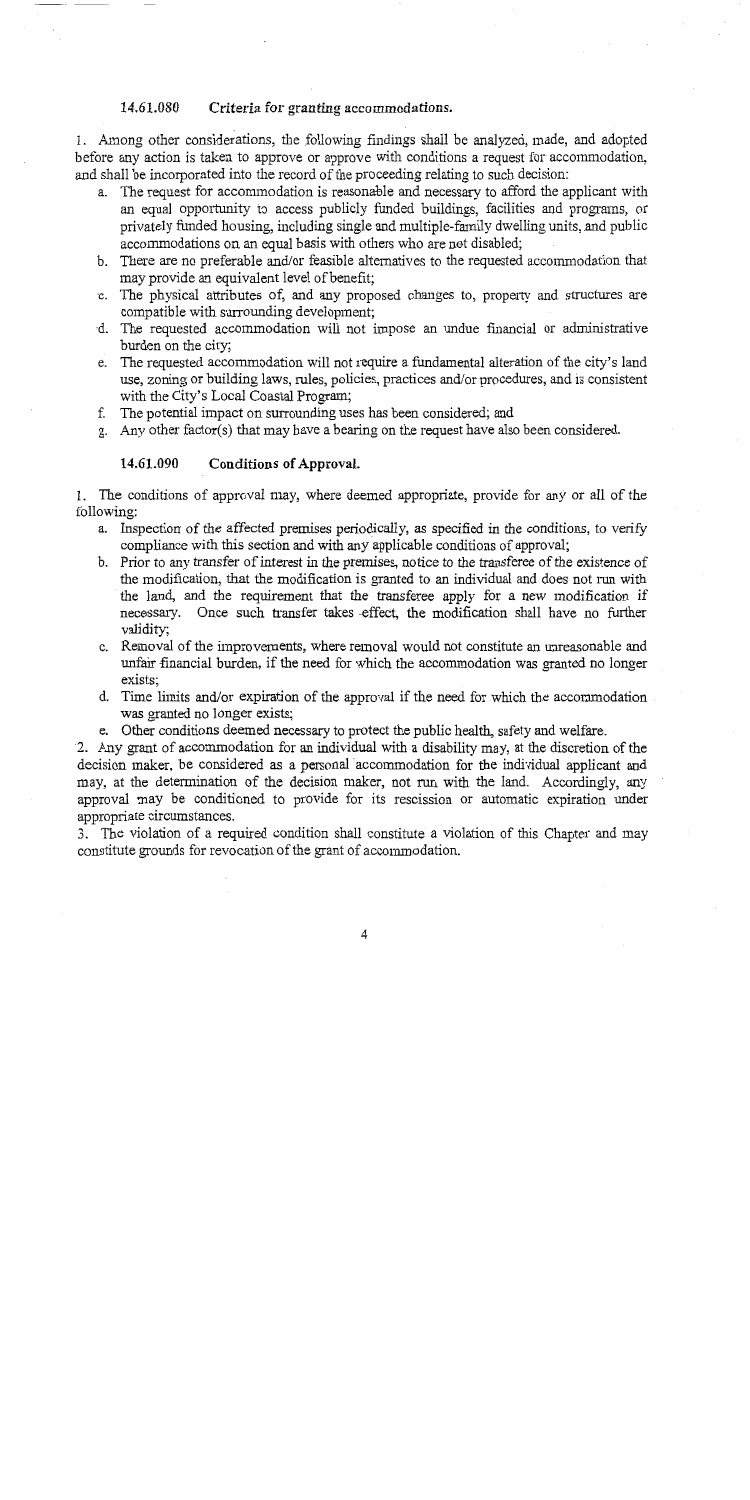#### 14.61.100 Appeal.

1. Any aggrieved person may appeal the decision provided under this chapter pursuant to the procedures set forth in Chapter 14.78.

2. Nothing in this Chapter shall preclude an aggrieved individual from seeking any other state or federal remedy.

#### **SECTION 4:** EFFECTIVE DATE.

This Ordinance shall be in full force and effect thirty (30) days following certification as an amendment to the City's Local Coastal Program by the California Coastal Commission; and before the expiration of fifteen (15) days following passage, this Ordinance shall be published once with the names of the members of the City Council voting for and against the same in The Coastal View, a newspaper of general circulation, published in the City of Carpinteria.

#### **SECTION 5:** SEVERABILITY.

If any section, subsection, sentence, clause, phrase or word of this Ordinance is for any reason-held to be invalid by a court of competent jurisdiction, such decisions shall not affect the validity of the remaining portions of this Ordinance. The City Council hereby declares that it would have passed and adopted this Ordinance, and each and all provisions hereof, irrespective of the fact that one or more provisions may be declared invalid.

#### **SECTION 6:** CEQA EXEMPTION.

The City Council finds that this Ordinance is exempt from the California Environmental Quality Act ("CEQA") pursuant to CEQA Guidelines §15061 (Title 14, of the California Code of Regulations) because there is no potential for causing a significant effect on the environment.

PASSED, APPROVED, AND ADOPTED this 14th day of May 2007, by the following called vote:

None

**AYES: COUNCILMEMBERS:** 

Carty, Clark, Armendariz

**NOES: COUNCILMEMBER:** 

Stein, Ledbetter

ABSENT: COUNCILMEMBER:

Mayor of the City of Carpinteria

5